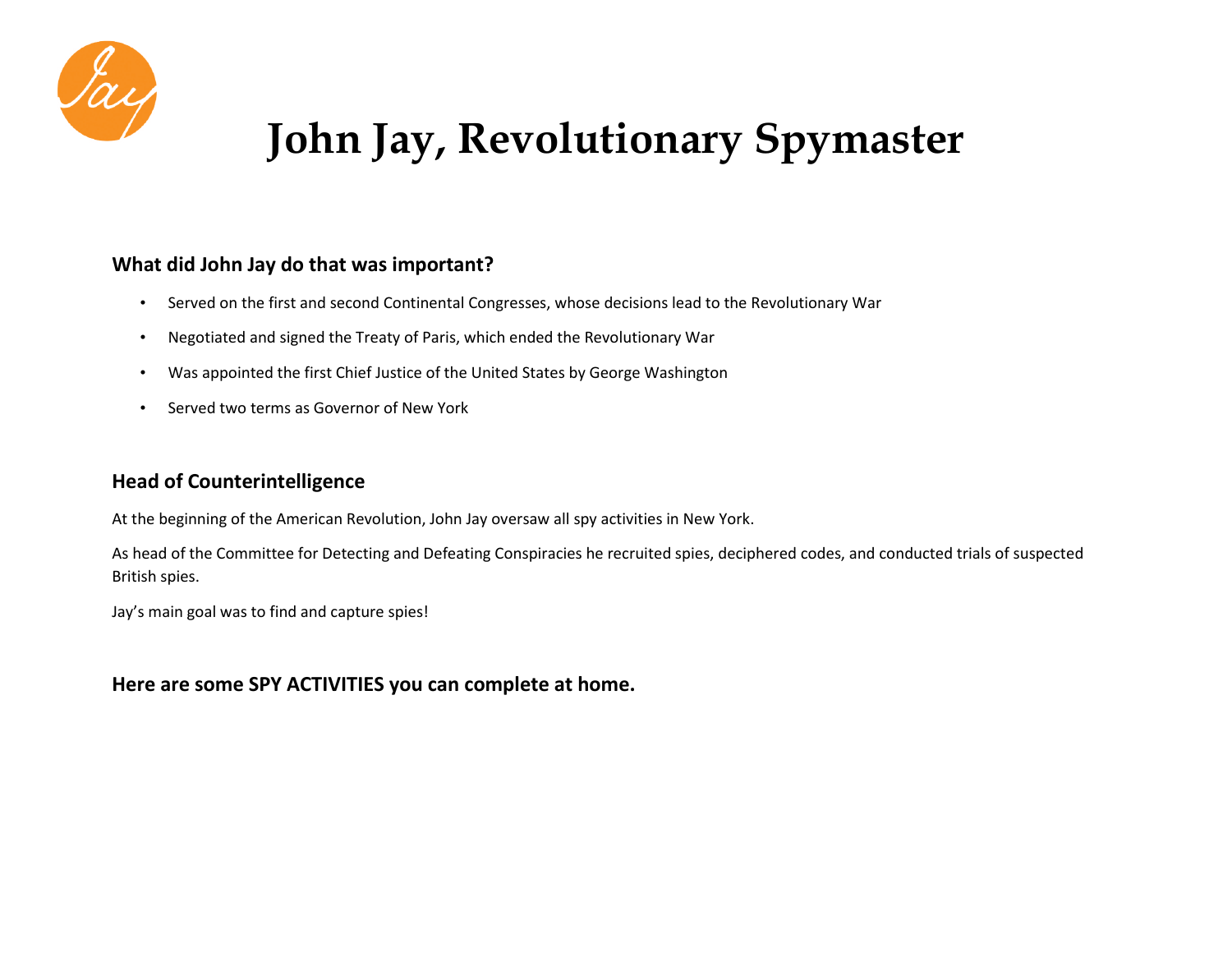Hint: Two and three letter words are a good place to start!

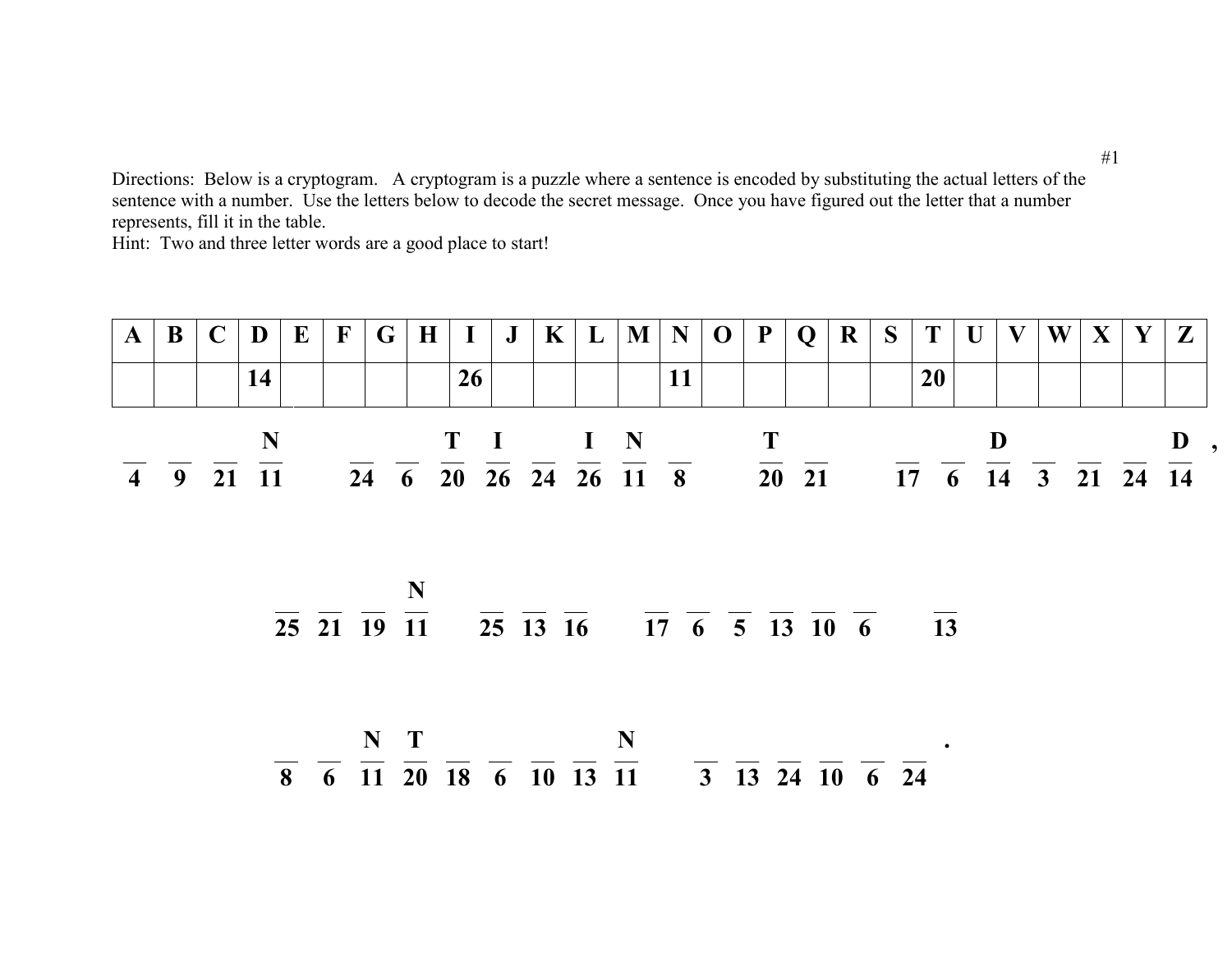| A | B | $\mathbf C$                                                                                                                                                                                                                                 | D         | E | $\mathbf F$ | G |              | J                                                                                                                                                                                                                                                                                        | K | L | M | N | $\Omega$ | P | Q | $\bf R$ | S |  | W | X | Y | $\mathbf{Z}$ |  |
|---|---|---------------------------------------------------------------------------------------------------------------------------------------------------------------------------------------------------------------------------------------------|-----------|---|-------------|---|--------------|------------------------------------------------------------------------------------------------------------------------------------------------------------------------------------------------------------------------------------------------------------------------------------------|---|---|---|---|----------|---|---|---------|---|--|---|---|---|--------------|--|
|   |   |                                                                                                                                                                                                                                             | <b>20</b> |   |             |   | $\mathbf{3}$ |                                                                                                                                                                                                                                                                                          |   |   |   |   |          |   |   | 22      |   |  |   |   |   |              |  |
|   |   | $\frac{H}{15}$ $\frac{R}{3}$ $\frac{R}{11}$ $\frac{R}{15}$ $\frac{R}{22}$ $\frac{R}{11}$ $\frac{R}{6}$ $\frac{R}{13}$ $\frac{R}{6}$ $\frac{R}{22}$ $\frac{R}{24}$ $\frac{R}{14}$ $\frac{R}{24}$ $\frac{H}{15}$ $\frac{3}{3}$ $\frac{H}{11}$ |           |   |             |   |              |                                                                                                                                                                                                                                                                                          |   |   |   |   |          |   |   |         |   |  |   |   |   |              |  |
|   |   |                                                                                                                                                                                                                                             |           |   |             |   |              | $\frac{D}{20}$ $\frac{}{1}$ $\frac{}{19}$ $\frac{}{9}$ $\frac{}{8}$ $\frac{}{11}$ $\frac{}{17}$ $\frac{}{15}$ $\frac{H}{3}$ $\frac{}{6}$ $\frac{}{15}$ $\frac{}{15}$ $\frac{D}{11}$ $\frac{D}{17}$ $\frac{D}{20}$ $\frac{}{11}$ $\frac{D}{20}$ $\frac{}{15}$ $\frac{H}{3}$ $\frac{}{11}$ |   |   |   |   |          |   |   |         |   |  |   |   |   |              |  |
|   |   |                                                                                                                                                                                                                                             |           |   |             |   |              | $\frac{R}{6}$ $\frac{R}{8}$ $\frac{R}{11}$ $\frac{R}{22}$ $\frac{R}{24}$ $\frac{R}{17}$ $\frac{R}{22}$ $\frac{R}{11}$ $\frac{R}{18}$ $\frac{R}{1}$ $\frac{R}{7}$ $\frac{R}{9}$ $\frac{R}{15}$ $\frac{R}{24}$ $\frac{R}{1}$ $\frac{R}{17}$                                                |   |   |   |   |          |   |   |         |   |  |   |   |   |              |  |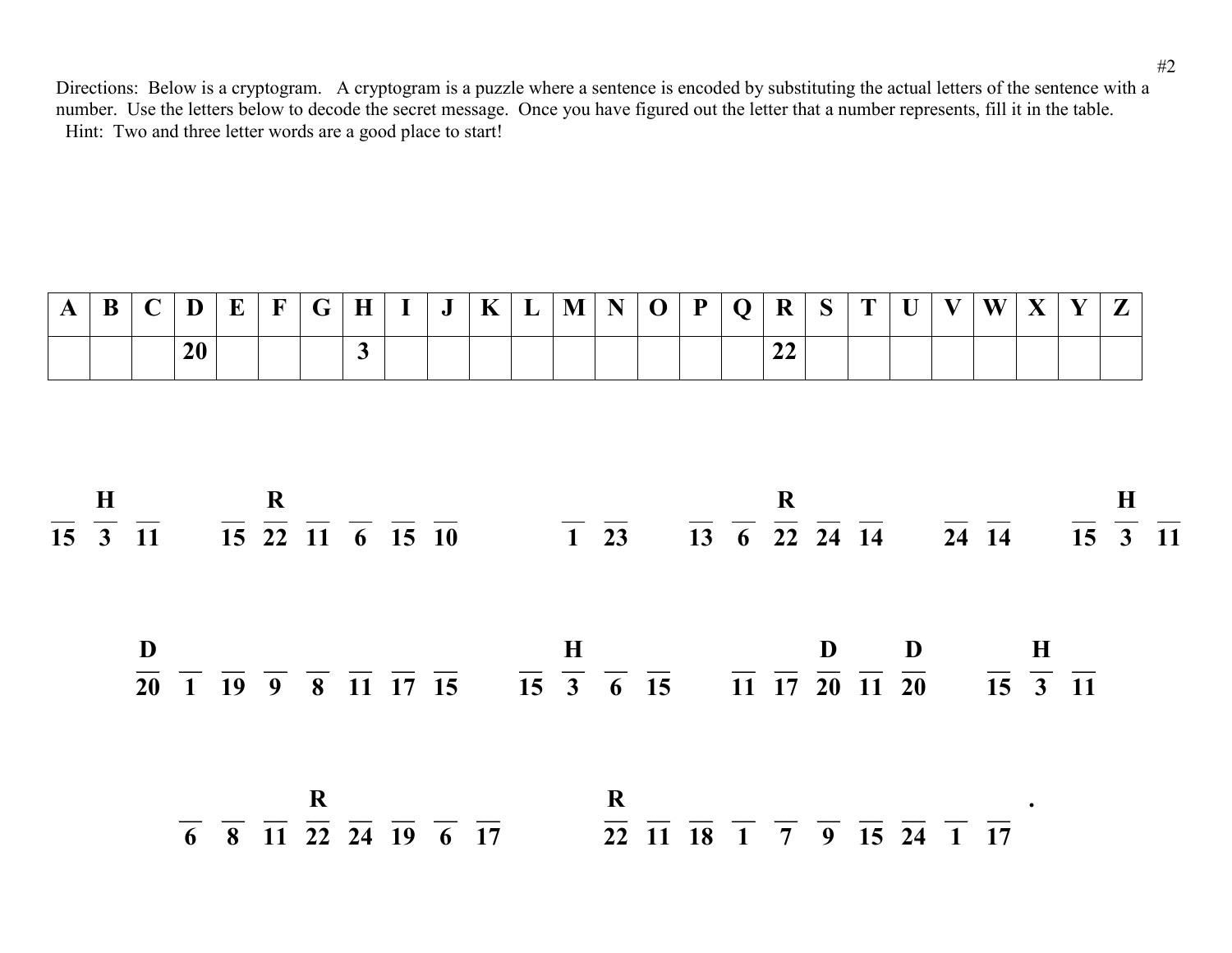| $\mathbf{A}$ | B               | $\mathbf C$                   | D | E | $\mathbf{F}$ | G | $\bf{H}$       | J | K | L | M | N  | $\mathbf{\Omega}$       | P | $\bf{O}$ | R | S |                               | W                                                                                                                                                                                                                                                                                                                 | X | $\mathbf{Z}$ |
|--------------|-----------------|-------------------------------|---|---|--------------|---|----------------|---|---|---|---|----|-------------------------|---|----------|---|---|-------------------------------|-------------------------------------------------------------------------------------------------------------------------------------------------------------------------------------------------------------------------------------------------------------------------------------------------------------------|---|--------------|
|              |                 |                               |   |   |              |   | $\overline{2}$ |   |   |   |   | 17 | $\overline{\mathbf{4}}$ |   |          |   | 6 |                               |                                                                                                                                                                                                                                                                                                                   |   |              |
|              |                 |                               |   |   |              |   |                |   |   |   |   |    |                         |   |          |   |   |                               |                                                                                                                                                                                                                                                                                                                   |   |              |
|              |                 |                               |   |   |              |   |                |   |   |   |   |    |                         |   |          |   |   |                               |                                                                                                                                                                                                                                                                                                                   |   |              |
|              |                 |                               |   |   |              |   |                |   |   |   |   |    |                         |   |          |   |   | $\mathbf{O} \quad \mathbf{N}$ | $\frac{1}{20}$ $\frac{1}{13}$ $\frac{1}{21}$ $\frac{1}{17}$ $\frac{1}{10}$ $\frac{1}{19}$ $\frac{1}{2}$ $\frac{1}{5}$ $\frac{1}{21}$ $\frac{1}{5}$ $\frac{1}{7}$ $\frac{1}{4}$ $\frac{1}{12}$ $\frac{1}{13}$ $\frac{1}{19}$ $\frac{1}{1}$ $\frac{1}{4}$ $\frac{1}{17}$ $\frac{1}{3}$ $\frac{1}{21}$ $\frac{1}{8}$ |   |              |
|              |                 |                               |   |   |              |   |                |   |   |   |   |    |                         |   |          |   |   |                               |                                                                                                                                                                                                                                                                                                                   |   |              |
|              |                 |                               |   |   |              |   |                |   |   |   |   |    |                         |   |          |   |   |                               |                                                                                                                                                                                                                                                                                                                   |   |              |
|              |                 |                               |   |   |              |   |                |   |   |   |   |    |                         |   |          |   |   |                               |                                                                                                                                                                                                                                                                                                                   |   |              |
|              |                 |                               |   |   |              |   |                |   |   |   |   |    |                         |   |          |   |   |                               | $\frac{1}{26}$ $\frac{1}{3}$ $\frac{1}{21}$ $\frac{1}{18}$ $\frac{1}{3}$ $\frac{1}{8}$ $\frac{1}{26}$ $\frac{1}{3}$ $\frac{1}{6}$ $\frac{1}{25}$ $\frac{1}{21}$ $\frac{1}{5}$ $\frac{1}{6}$ $\frac{1}{1}$ $\frac{1}{20}$ $\frac{1}{5}$ $\frac{1}{17}$ $\frac{1}{19}$ $\frac{1}{4}$ $\frac{1}{23}$                 |   |              |
|              |                 |                               |   |   |              |   |                |   |   |   |   |    |                         |   |          |   |   |                               |                                                                                                                                                                                                                                                                                                                   |   |              |
|              |                 | $\bf{H}$                      |   |   |              |   |                |   |   |   |   |    |                         |   |          |   |   |                               |                                                                                                                                                                                                                                                                                                                   |   |              |
|              | $\overline{19}$ | $\overline{2}$ $\overline{5}$ |   |   |              |   |                |   |   |   |   |    |                         |   |          |   |   |                               | $\frac{0}{9}$ $\frac{N}{4}$ $\frac{N}{17}$ $\frac{N}{19}$ $\frac{N}{17}$ $\frac{N}{5}$ $\frac{1}{17}$ $\frac{1}{19}$ $\frac{3}{3}$ $\frac{1}{12}$ $\frac{0}{9}$ $\frac{N}{4}$ $\frac{1}{17}$ $\frac{1}{10}$ $\frac{5}{21}$ $\frac{5}{5}$ $\frac{5}{6}$ $\frac{5}{6}$ $\frac{5}{6}$                                |   |              |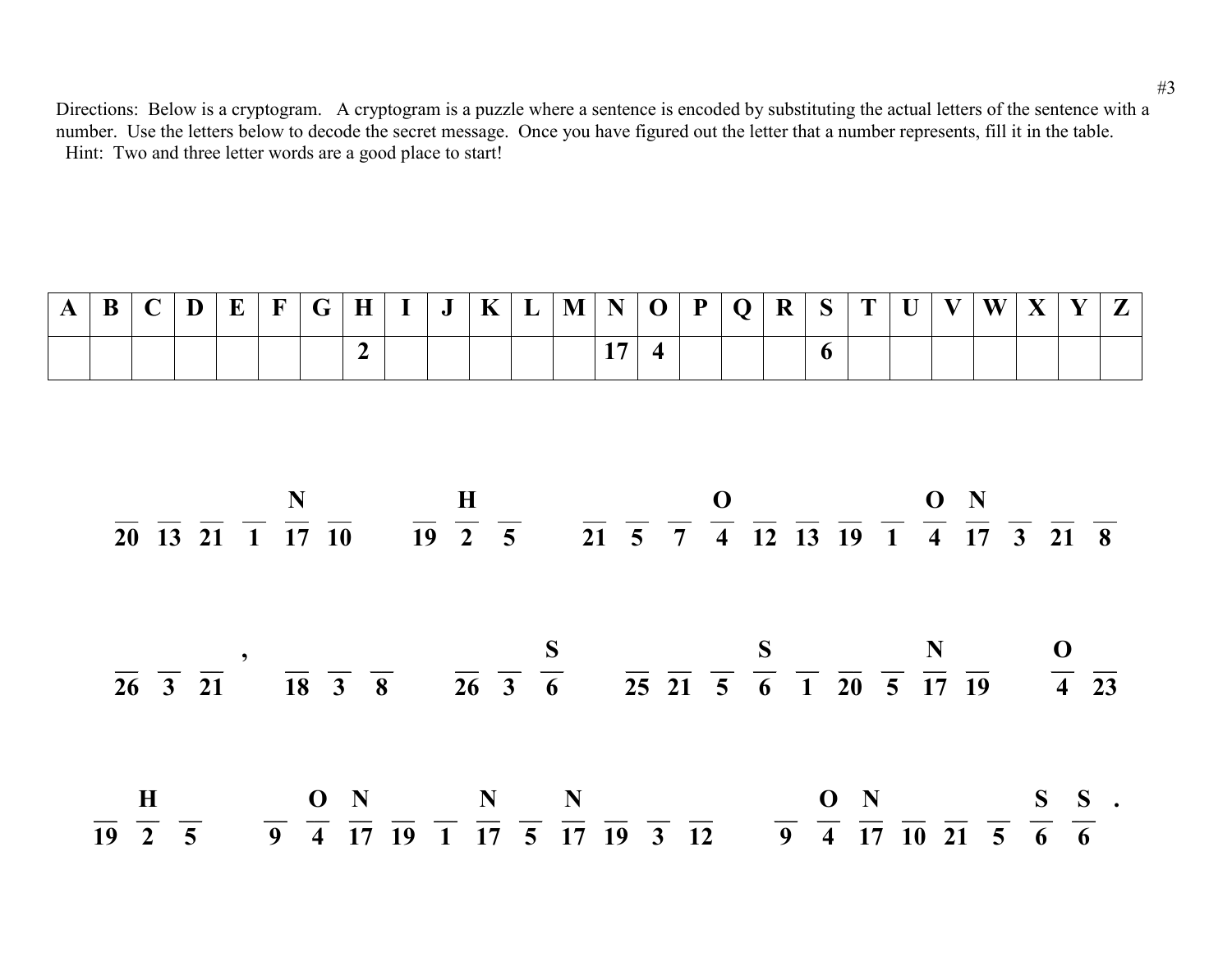| $\boldsymbol{\Lambda}$ | $\mathbf{D}$ | ◡         | D | $\blacksquare$<br>-- | $\sim$ | $\Gamma$<br>$\blacksquare$<br>$\tilde{\phantom{a}}$ | $\mathbf H$ | ு | $\mathbf{r}$<br>V | ப | M | N<br>$\sim$ $\sim$ | ⌒<br>$\tilde{\phantom{a}}$ | D<br>$\overline{\phantom{a}}$ | D<br>K | $\sim$<br>◡ | $\mathbf{r}$ | $\mathbf{r}$ | $\mathbf{v}$<br>$\mathbf{v}$ | W | $\mathbf{v}$ | $\mathbf{r}$ | $\overline{\phantom{0}}$<br>- |
|------------------------|--------------|-----------|---|----------------------|--------|-----------------------------------------------------|-------------|---|-------------------|---|---|--------------------|----------------------------|-------------------------------|--------|-------------|--------------|--------------|------------------------------|---|--------------|--------------|-------------------------------|
|                        |              | 1 Q<br>10 |   |                      |        |                                                     |             |   |                   |   |   |                    |                            |                               |        |             |              |              |                              |   |              |              |                               |

 $\overline{24}$   $\overline{16}$   $\overline{8}$   $\overline{4}$   $\overline{24}$   $\overline{16}$   $\overline{26}$   $\overline{11}$   $\overline{1}$   $\overline{10}$   $\overline{20}$   $\overline{9}$   $\overline{24}$   $\overline{7}$   $\overline{8}$   $\overline{9}$   $\overline{9}$ 



 $\frac{1}{23}$   $\frac{1}{15}$   $\frac{1}{7}$   $\frac{1}{20}$   $\frac{1}{18}$   $\frac{1}{16}$   $\frac{1}{8}$   $\frac{1}{14}$   $\frac{1}{7}$   $\frac{1}{10}$   $\frac{1}{16}$ 

 $\frac{N}{15}$   $\frac{T}{9}$   $\frac{T}{20}$   $\frac{T}{7}$   $\frac{16}{16}$   $\frac{25}{25}$   $\frac{T}{1}$   $\frac{T}{7}$   $\frac{T}{11}$   $\frac{T}{7}$   $\frac{T}{16}$   $\frac{T}{1}$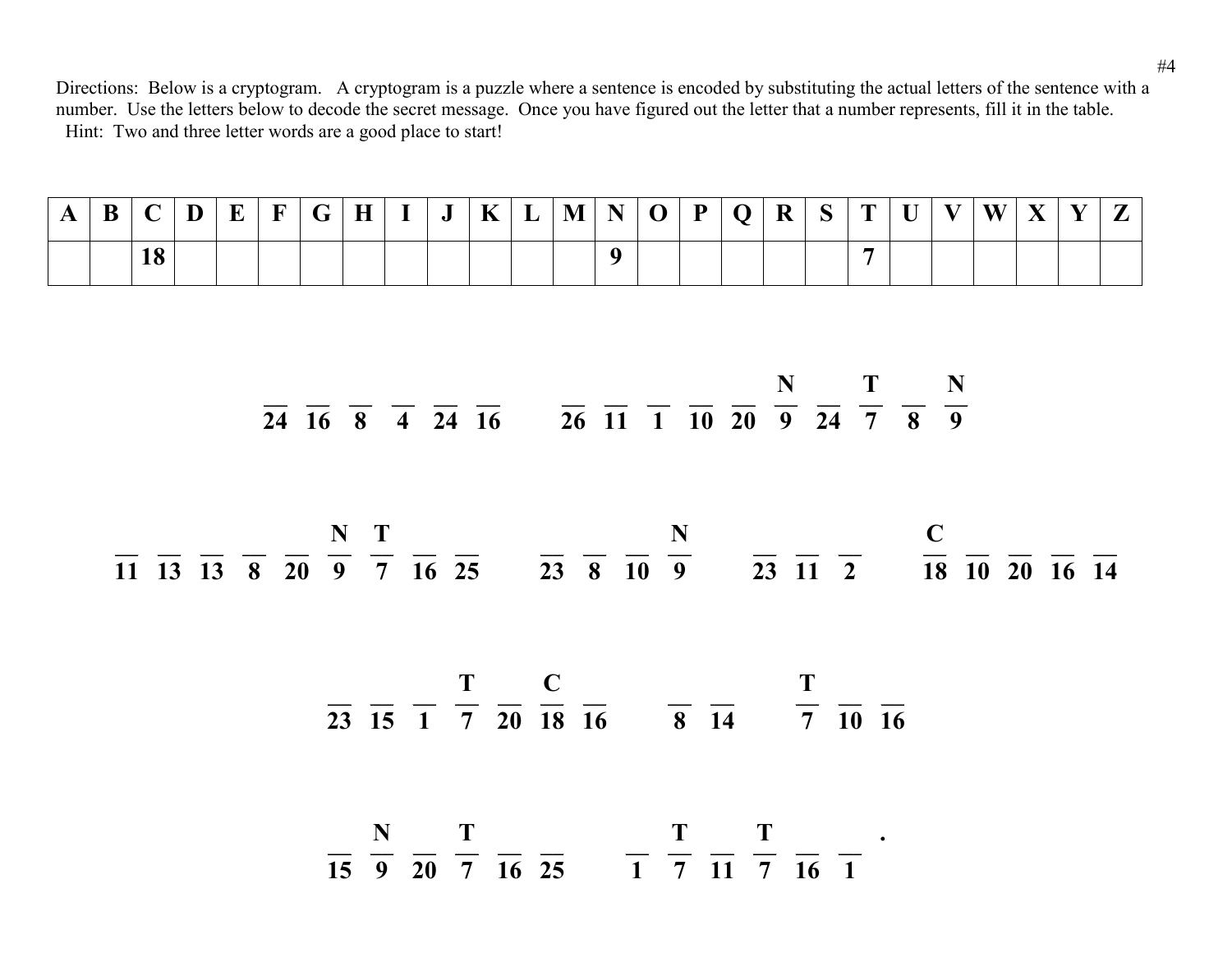| $\bf{B}$ |  |  | C   D   E   F   G |  | $\vert H \vert I \vert J \vert K \vert L \vert.$ |  | $\vert M \vert N \vert O \vert P \vert Q \vert R$ |  |  | $\parallel$ S $\parallel$ | $\mathbf{T}$ $\mathbf{U}$ | $\mathbf{V}$ | $\mathbf{W} \mathbf{X}$ | $\mathbf{V}$ | $\overline{\phantom{a}}$ |
|----------|--|--|-------------------|--|--------------------------------------------------|--|---------------------------------------------------|--|--|---------------------------|---------------------------|--------------|-------------------------|--------------|--------------------------|
|          |  |  |                   |  |                                                  |  | 10                                                |  |  |                           |                           |              |                         |              |                          |

$$
\frac{N}{2} \quad \frac{N}{15} \quad \frac{N}{7} \quad \frac{N}{19} \quad \frac{N}{19} \quad \frac{N}{17} \quad \frac{1}{13} \quad \frac{Y}{26} \quad \frac{1}{15} \quad \frac{1}{7} \quad \frac{1}{11} \quad \frac{1}{6} \quad \frac{1}{18} \quad \frac{Y}{14} \quad \frac{1}{26}
$$

$$
\frac{1}{8} \frac{N}{15} \frac{N}{23} \frac{1}{19} \qquad \frac{1}{8} \frac{Y}{22} \frac{1}{26} \qquad \frac{1}{3} \frac{1}{15} \frac{1}{24} \frac{1}{17} \frac{1}{5} \qquad \frac{1}{14} \frac{1}{15}
$$

**N Y**  $\overline{6}$   $\overline{15}$   $\overline{4}$   $\overline{19}$   $\overline{14}$   $\overline{26}$ **13 17 20 14 6 23 17 20 14 17 7 6 15 4 19 14 26 22 20 22**

$$
\frac{Y}{26} \frac{N}{15} - \frac{N}{19} - \frac{1}{9} - \frac{Y}{2} - \frac{Y}{15} - \frac{Y}{26}
$$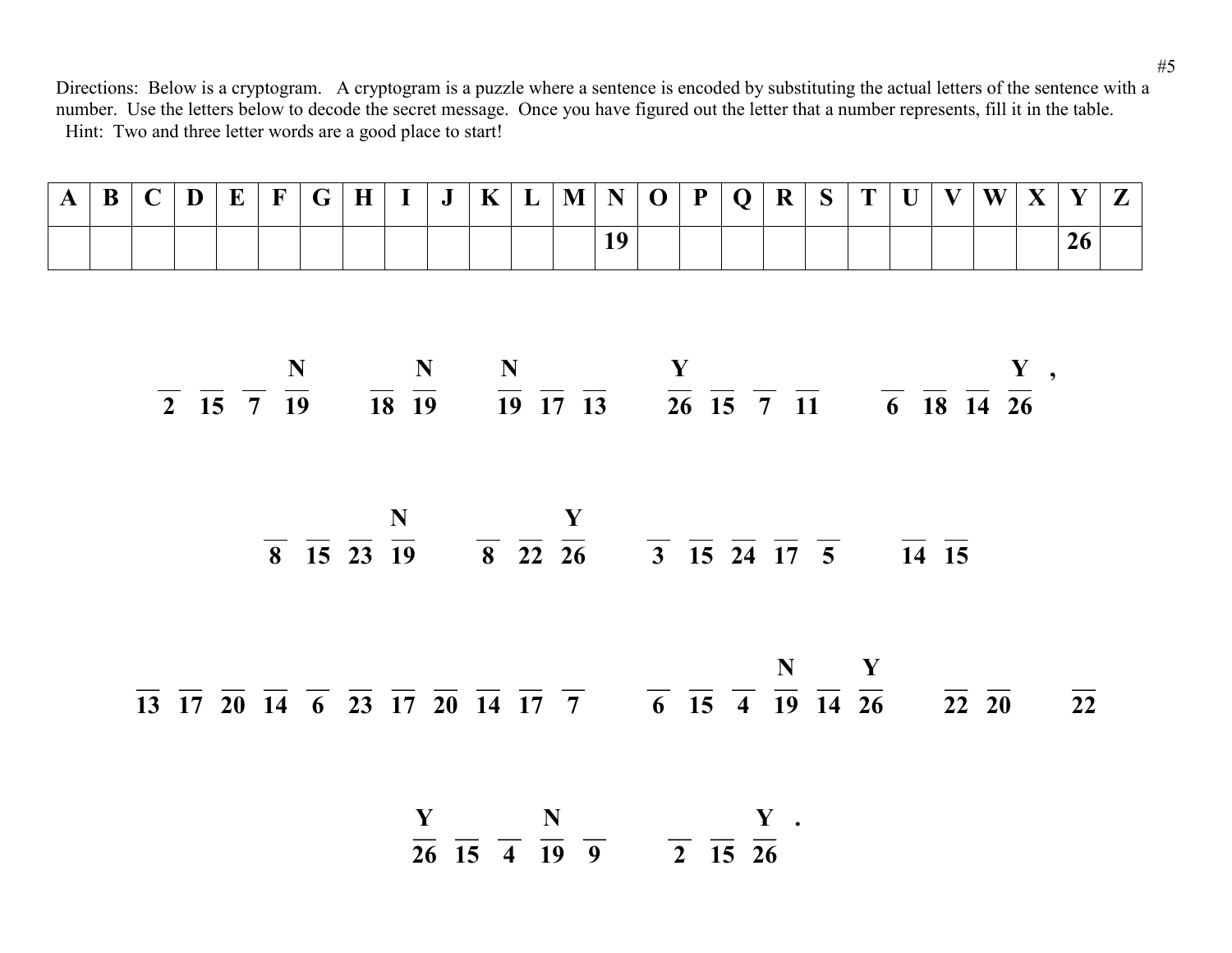| A | B | $\mathbf C$ | D                                                                                                                                                                                                                                                                                                                                                       | E | F | G | $\bf{H}$ |    | $\bf{J}$ | K | L | M | N                                                                                                                                                                                                                                                                     | $\bf{O}$ | P | $\mathbf 0$ | $\bf R$ | S |  | W             | X | $\mathbf{Z}$ |  |
|---|---|-------------|---------------------------------------------------------------------------------------------------------------------------------------------------------------------------------------------------------------------------------------------------------------------------------------------------------------------------------------------------------|---|---|---|----------|----|----------|---|---|---|-----------------------------------------------------------------------------------------------------------------------------------------------------------------------------------------------------------------------------------------------------------------------|----------|---|-------------|---------|---|--|---------------|---|--------------|--|
|   |   |             |                                                                                                                                                                                                                                                                                                                                                         |   |   |   |          | 20 |          |   |   |   | 12                                                                                                                                                                                                                                                                    |          |   |             | 6       |   |  |               |   |              |  |
|   |   |             |                                                                                                                                                                                                                                                                                                                                                         |   |   |   |          |    |          |   |   |   |                                                                                                                                                                                                                                                                       |          |   |             |         |   |  |               |   |              |  |
|   |   |             |                                                                                                                                                                                                                                                                                                                                                         |   |   |   |          |    |          |   |   |   |                                                                                                                                                                                                                                                                       |          |   |             |         |   |  |               |   |              |  |
|   |   |             |                                                                                                                                                                                                                                                                                                                                                         |   |   |   |          |    |          |   |   |   |                                                                                                                                                                                                                                                                       |          |   |             |         |   |  |               |   |              |  |
|   |   |             | $\frac{N}{25}$ $\frac{N}{22}$ $\frac{N}{16}$ $\frac{N}{12}$ $\frac{N}{25}$ $\frac{N}{19}$ $\frac{N}{12}$ $\frac{N}{8}$ $\frac{1}{16}$ $\frac{1}{20}$ $\frac{1}{5}$ $\frac{1}{17}$ $\frac{1}{20}$ $\frac{1}{18}$ $\frac{1}{13}$ $\frac{1}{5}$ $\frac{1}{19}$ $\frac{1}{6}$ $\frac{1}{19}$ $\frac{1}{16}$                                                 |   |   |   |          |    |          |   |   |   |                                                                                                                                                                                                                                                                       |          |   |             |         |   |  |               |   |              |  |
|   |   |             |                                                                                                                                                                                                                                                                                                                                                         |   |   |   |          |    |          |   |   |   |                                                                                                                                                                                                                                                                       |          |   |             |         |   |  |               |   |              |  |
|   |   |             |                                                                                                                                                                                                                                                                                                                                                         |   |   |   |          |    |          |   |   |   |                                                                                                                                                                                                                                                                       |          |   |             |         |   |  |               |   |              |  |
|   |   |             |                                                                                                                                                                                                                                                                                                                                                         |   |   |   |          |    |          |   |   |   |                                                                                                                                                                                                                                                                       |          |   |             |         |   |  |               |   |              |  |
|   |   |             |                                                                                                                                                                                                                                                                                                                                                         |   |   |   |          |    |          |   |   |   |                                                                                                                                                                                                                                                                       |          |   |             |         |   |  |               |   |              |  |
|   |   |             | $\overline{16}$ $\overline{19}$ $\overline{8}$ $\overline{18}$ $\overline{20}$ $\overline{1}$ $\overline{13}$ $\overline{23}$ $\overline{16}$ $\overline{20}$ $\overline{9}$ $\overline{8}$ $\overline{6}$ $\overline{13}$ $\overline{12}$ $\overline{7}$ $\overline{17}$ $\overline{22}$ $\overline{5}$ $\overline{22}$ $\overline{12}$ $\overline{5}$ |   |   |   |          |    |          |   |   |   |                                                                                                                                                                                                                                                                       |          |   |             |         |   |  |               |   |              |  |
|   |   |             |                                                                                                                                                                                                                                                                                                                                                         |   |   |   |          |    |          |   |   |   |                                                                                                                                                                                                                                                                       |          |   |             |         |   |  |               |   |              |  |
|   |   |             |                                                                                                                                                                                                                                                                                                                                                         |   |   |   |          |    |          |   |   |   |                                                                                                                                                                                                                                                                       |          |   |             |         |   |  |               |   |              |  |
|   |   |             |                                                                                                                                                                                                                                                                                                                                                         |   |   |   |          |    |          |   |   |   |                                                                                                                                                                                                                                                                       |          |   |             |         |   |  | $\mathbf R$ . |   |              |  |
|   |   |             |                                                                                                                                                                                                                                                                                                                                                         |   |   |   |          |    |          |   |   |   |                                                                                                                                                                                                                                                                       |          |   |             |         |   |  |               |   |              |  |
|   |   |             |                                                                                                                                                                                                                                                                                                                                                         |   |   |   |          |    |          |   |   |   | $\frac{N}{19}$ $\frac{1}{12}$ $\frac{1}{8}$ $\frac{1}{7}$ $\frac{1}{16}$ $\frac{1}{6}$ $\frac{1}{13}$ $\frac{1}{13}$ $\frac{1}{13}$ $\frac{1}{8}$ $\frac{1}{19}$ $\frac{1}{4}$ $\frac{1}{21}$ $\frac{1}{16}$ $\frac{1}{7}$ $\frac{1}{13}$ $\frac{1}{6}$ $\frac{1}{5}$ |          |   |             |         |   |  |               |   |              |  |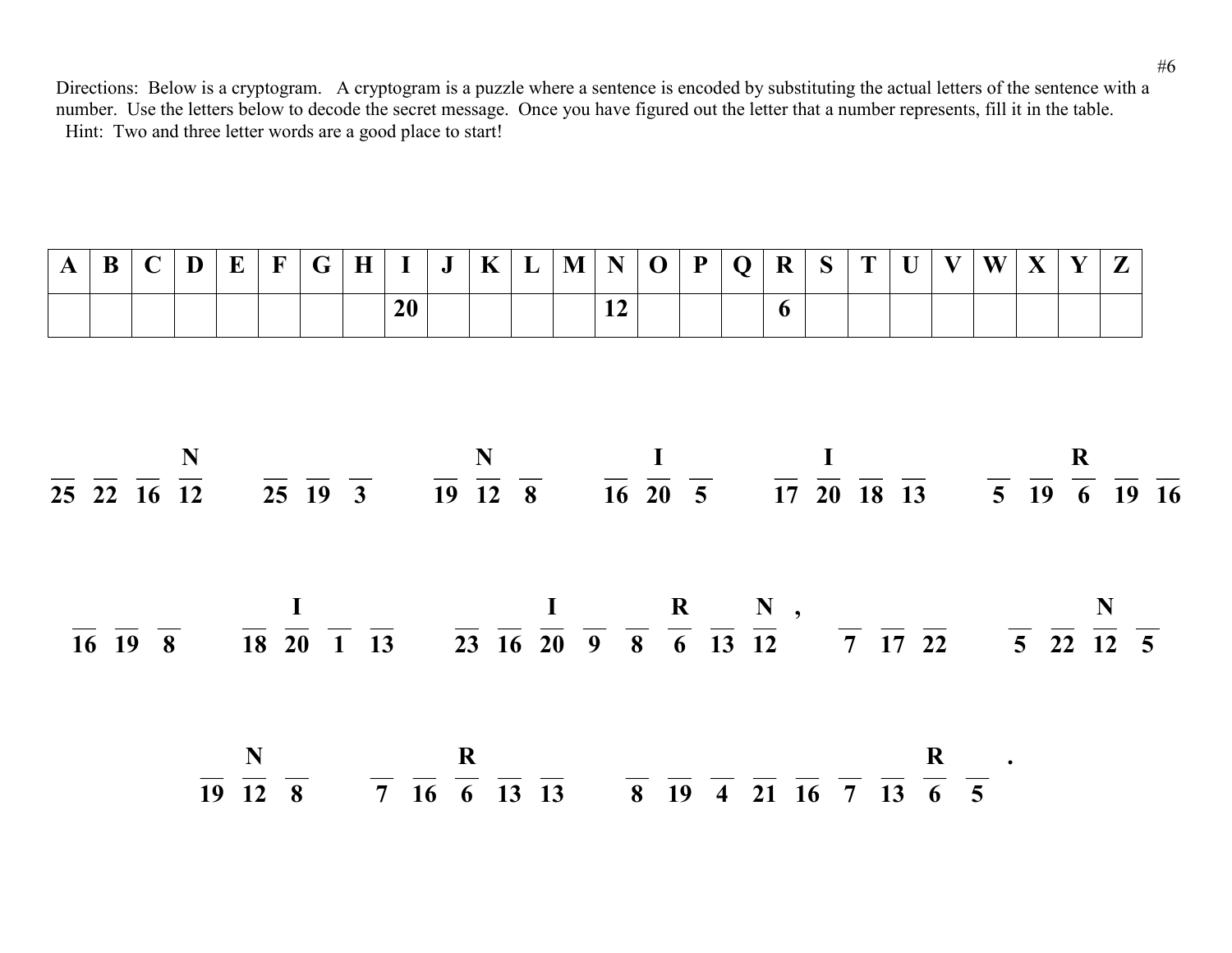| $\frac{S}{15}$ $\frac{S}{7}$ $\frac{S}{9}$ $\frac{S}{25}$ $\frac{S}{12}$ $\frac{S}{7}$ $\frac{R}{11}$ $\frac{O}{12}$ $\frac{N}{3}$ $\frac{S}{17}$ $\frac{S}{23}$ $\frac{S}{25}$ $\frac{S}{2}$ $\frac{S}{15}$ $\frac{S}{22}$ $\frac{S}{9}$ $\frac{S}{15}$                                                         |
|------------------------------------------------------------------------------------------------------------------------------------------------------------------------------------------------------------------------------------------------------------------------------------------------------------------|
|                                                                                                                                                                                                                                                                                                                  |
| $\frac{N}{10}$ $\frac{O}{23}$ $\frac{N}{3}$ $\frac{S}{15}$ $\frac{S}{23}$ $\frac{S}{22}$ $\frac{S}{9}$ $\frac{N}{25}$ $\frac{N}{1}$ $\frac{N}{7}$ $\frac{N}{23}$ $\frac{R}{7}$ $\frac{R}{17}$ $\frac{R}{22}$ $\frac{N}{18}$ $\frac{O}{11}$ $\frac{N}{3}$ $\frac{N}{17}$ $\frac{O}{23}$ $\frac{N}{16}$            |
|                                                                                                                                                                                                                                                                                                                  |
|                                                                                                                                                                                                                                                                                                                  |
| $\frac{N}{22}$ $\frac{N}{23}$ $\frac{N}{16}$ $\frac{S}{15}$ $\frac{S}{22}$ $\frac{S}{9}$ $\frac{1}{5}$ $\frac{1}{17}$ $\frac{1}{19}$ $\frac{1}{3}$ $\frac{1}{5}$ $\frac{1}{3}$ $\frac{1}{5}$ $\frac{1}{4}$ $\frac{0}{26}$ $\frac{1}{3}$ $\frac{0}{19}$ $\frac{N}{7}$ $\frac{1}{23}$ $\frac{1}{12}$ $\frac{1}{7}$ |
|                                                                                                                                                                                                                                                                                                                  |
|                                                                                                                                                                                                                                                                                                                  |

 $\frac{N}{22}$   $\frac{N}{23}$   $\frac{16}{16}$   $\frac{1}{22}$   $\frac{N}{23}$   $\frac{E}{18}$   $\frac{R}{7}$   $\frac{R}{11}$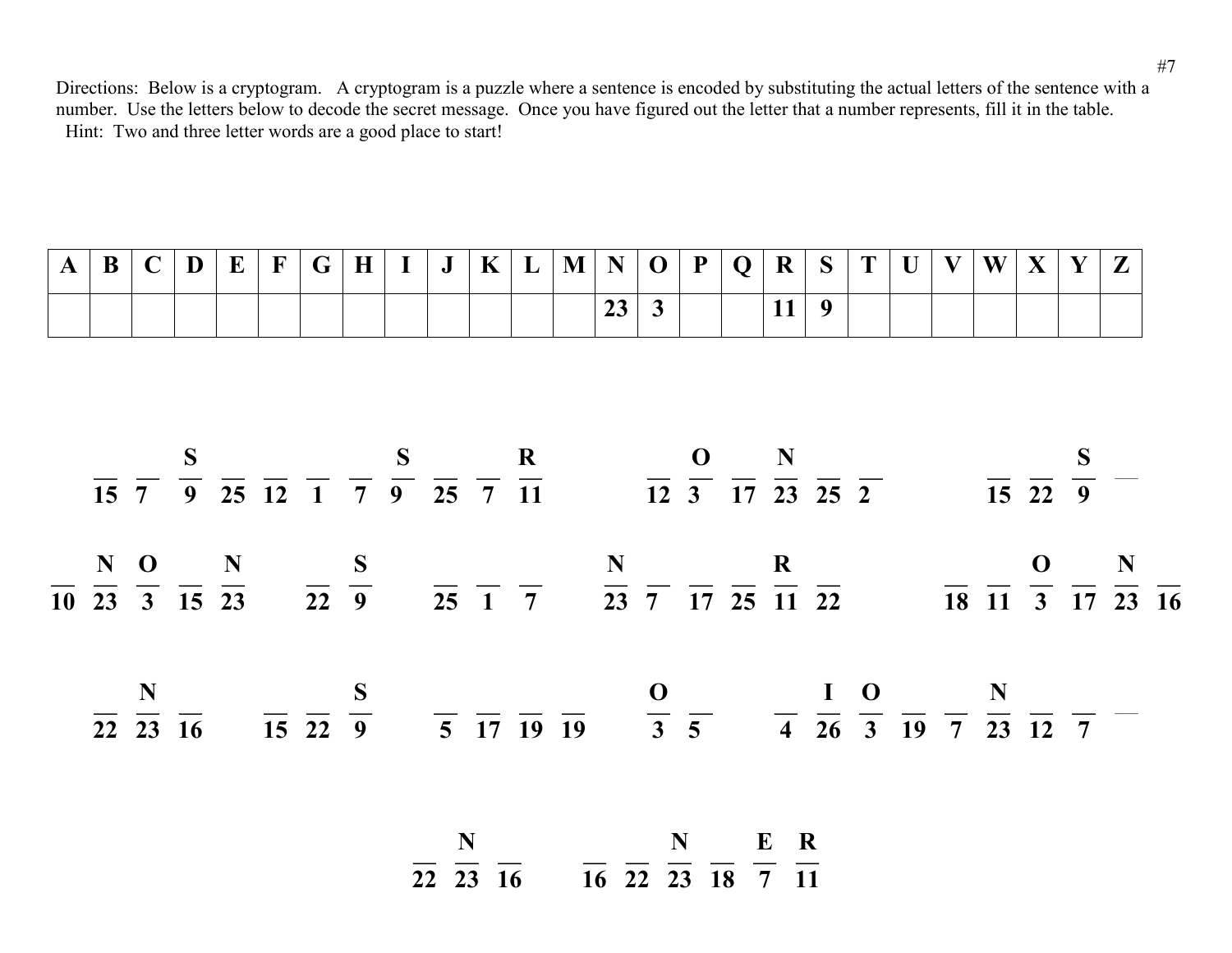| $\mathbf{A}$ | B  | ⌒<br>◡ | D | $\mathbf{F}$<br>┻ | $\mathbf{E}$ | $\sim$<br>$\mathbf U$ | $\mathbf{r}$<br>- | $\overline{\phantom{a}}$ | J | $\mathbf{r}$<br>$\mathbf{r}$ | ᆈ | M          | N<br>$\sim$ | $\sim$<br>$\checkmark$ | D                   | $\sim$<br>$\bullet$ | D<br>$\boldsymbol{\mathcal{U}}$ | $\Omega$<br>$\triangleright$ | $\mathbf{r}$ | $\mathbf{r}$ | $\mathbf{v}$ | W | $\mathbf{v}$ | $\mathbf{v}$ | --<br>- |
|--------------|----|--------|---|-------------------|--------------|-----------------------|-------------------|--------------------------|---|------------------------------|---|------------|-------------|------------------------|---------------------|---------------------|---------------------------------|------------------------------|--------------|--------------|--------------|---|--------------|--------------|---------|
| ັ            | 10 |        |   |                   |              |                       |                   |                          |   |                              |   | <b>A A</b> | 14          |                        | $\mathbf{A}$<br>້⊿ປ |                     |                                 |                              |              |              |              |   |              |              |         |

|  |  | A M N N M |  |  |  |  |                                                                                                                                                                                                                                                                                                                          |  |  |  |                                                                                                                                                                                                                                                                                                                   |  |
|--|--|-----------|--|--|--|--|--------------------------------------------------------------------------------------------------------------------------------------------------------------------------------------------------------------------------------------------------------------------------------------------------------------------------|--|--|--|-------------------------------------------------------------------------------------------------------------------------------------------------------------------------------------------------------------------------------------------------------------------------------------------------------------------|--|
|  |  |           |  |  |  |  | $\overline{17}$ $\overline{3}$ $\overline{11}$ $\overline{20}$ $\overline{9}$ $\overline{2}$ $\overline{20}$ $\overline{14}$ $\overline{14}$ $\overline{6}$ $\overline{11}$ $\overline{4}$ $\overline{18}$ $\overline{20}$ $\overline{16}$ $\overline{4}$ $\overline{4}$ $\overline{23}$ $\overline{20}$ $\overline{18}$ |  |  |  |                                                                                                                                                                                                                                                                                                                   |  |
|  |  |           |  |  |  |  | $\frac{1}{19}$ $\frac{1}{18}$ $\frac{1}{4}$ $\frac{1}{7}$ $\frac{1}{20}$ $\frac{1}{3}$ $\frac{1}{10}$ $\frac{1}{4}$ $\frac{1}{4}$ $\frac{1}{10}$ $\frac{1}{4}$ $\frac{1}{10}$ $\frac{1}{4}$ $\frac{1}{13}$ $\frac{1}{7}$                                                                                                 |  |  |  |                                                                                                                                                                                                                                                                                                                   |  |
|  |  |           |  |  |  |  |                                                                                                                                                                                                                                                                                                                          |  |  |  | $\frac{1}{18}$ $\frac{1}{20}$ $\frac{1}{12}$ $\frac{1}{4}$ $\frac{1}{22}$ $\frac{1}{13}$ $\frac{1}{7}$ $\frac{1}{6}$ $\frac{1}{4}$ $\frac{1}{14}$ $\frac{1}{3}$ $\frac{1}{15}$ $\frac{1}{19}$ $\frac{1}{3}$ $\frac{1}{18}$ $\frac{1}{3}$ $\frac{1}{18}$ $\frac{1}{9}$ $\frac{1}{23}$ $\frac{1}{15}$ $\frac{1}{6}$ |  |
|  |  |           |  |  |  |  | $rac{A}{16}$ $rac{A}{3}$ $rac{22}{22}$ $rac{20}{20}$ $rac{5}{5}$ $rac{7}{7}$ $rac{21}{21}$ $rac{20}{20}$ $rac{P}{9}$ $rac{1}{23}$ $rac{15}{15}$                                                                                                                                                                          |  |  |  |                                                                                                                                                                                                                                                                                                                   |  |